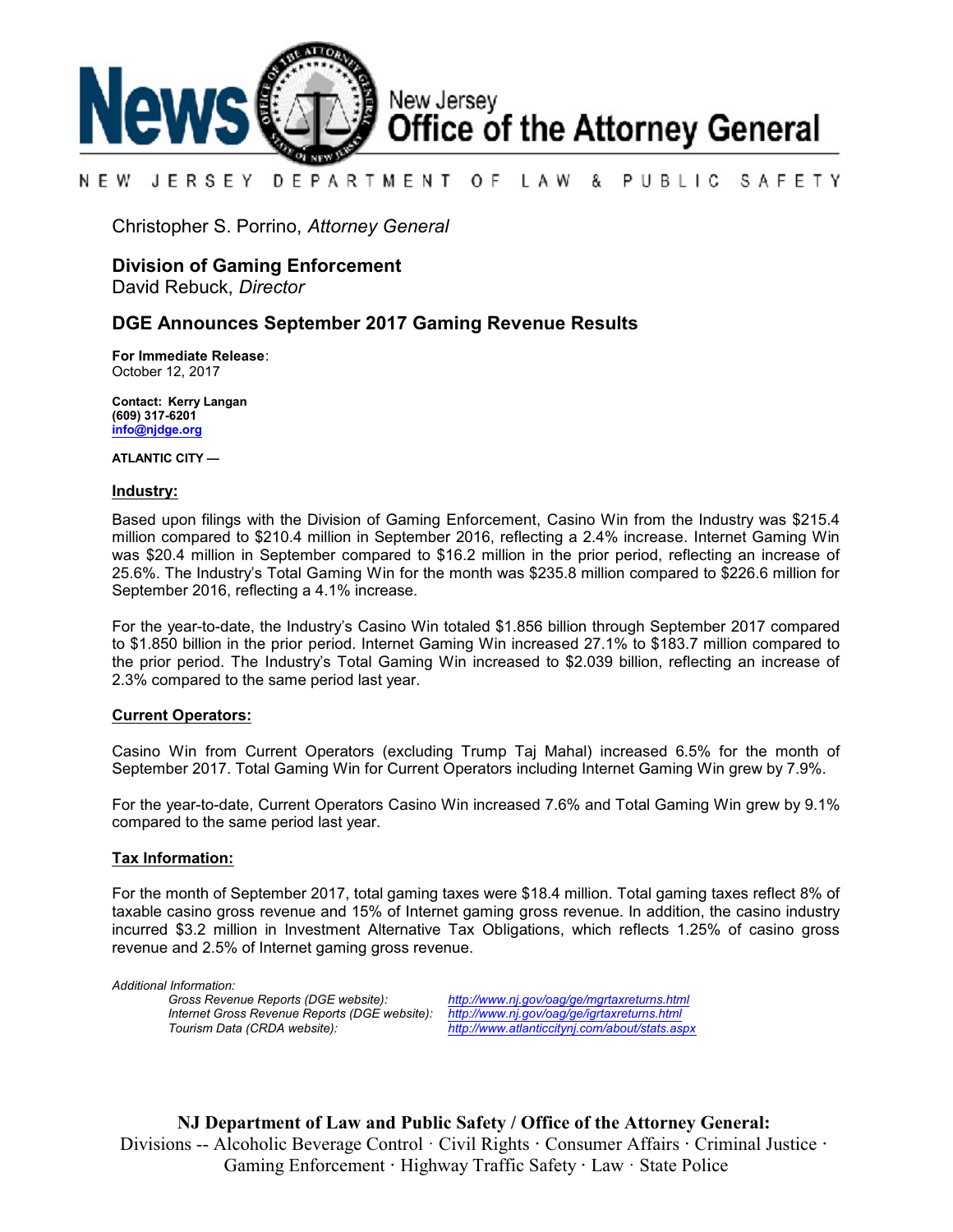# **SEPTEMBER 2017 STATISTICS**

| <b>GAMING WIN INFORMATION</b>                 |                                        |                                     |                                 |       |  |  |  |  |  |  |  |  |
|-----------------------------------------------|----------------------------------------|-------------------------------------|---------------------------------|-------|--|--|--|--|--|--|--|--|
|                                               |                                        |                                     | Increase (Decrease)             |       |  |  |  |  |  |  |  |  |
| <b>September</b>                              | 2017                                   | 2016                                | \$.                             | $\%$  |  |  |  |  |  |  |  |  |
| <b>Slot Machine Win</b>                       | $\overline{\mathbf{s}}$<br>153,632,518 | $\mathbb{S}$<br>147,014,132         | $\mathbf{\hat{z}}$<br>6,618,386 | 4.5   |  |  |  |  |  |  |  |  |
| <b>Table Game Win</b>                         | 61,778,981                             | 63,364,083                          | (1,585,102)                     | (2.5) |  |  |  |  |  |  |  |  |
| Casino Win                                    | 215,411,499                            | 210,378,215                         | 5,033,284                       | 2.4   |  |  |  |  |  |  |  |  |
| Peer-to-Peer                                  | 1,902,249                              | 2,016,919                           | (114, 670)                      | (5.7) |  |  |  |  |  |  |  |  |
| <b>Other Authorized Games</b>                 | 18,489,533                             | 14,214,980                          | 4,274,553                       | 30.1  |  |  |  |  |  |  |  |  |
| Internet Gaming Win                           | 20,391,782                             | 16,231,899                          | 4,159,883                       | 25.6  |  |  |  |  |  |  |  |  |
| <b>Total Gaming Win</b>                       | 235,803,281                            | 226,610,114                         | 9,193,167                       | 4.1   |  |  |  |  |  |  |  |  |
| Less: Trump Taj Mahal (a)                     |                                        | 8,148,839                           | (8, 148, 839)                   | n/a   |  |  |  |  |  |  |  |  |
| <b>Total: Current Operators (b)</b>           | \$<br>235,803,281                      | \$<br>218,461,275                   | 17,342,006                      | 7.9   |  |  |  |  |  |  |  |  |
| <b>September YTD</b>                          |                                        |                                     |                                 |       |  |  |  |  |  |  |  |  |
| Slot Machine Win                              | \$<br>1,320,049,036                    | \$1,317,128,351                     | \$<br>2,920,685                 | 0.2   |  |  |  |  |  |  |  |  |
| Table Game Win                                | 535,479,728                            | 532,701,089                         | 2,778,639                       | 0.5   |  |  |  |  |  |  |  |  |
| Casino Win                                    | 1,855,528,764                          | 1,849,829,440                       | 5,699,324                       | 0.3   |  |  |  |  |  |  |  |  |
| Peer-to-Peer                                  | 18,578,456                             | 19,936,746                          | (1,358,290)                     | (6.8) |  |  |  |  |  |  |  |  |
| <b>Other Authorized Games</b>                 | 165,092,040                            | 124,554,671                         | 40,537,369                      | 32.5  |  |  |  |  |  |  |  |  |
| Internet Gaming Win                           | 183,670,496                            | 144,491,417                         | 39,179,079                      | 27.1  |  |  |  |  |  |  |  |  |
| <b>Total Gaming Win</b>                       | 2,039,199,260                          | 1,994,320,857                       | 44,878,403                      | 2.3   |  |  |  |  |  |  |  |  |
| Less: Trump Taj Mahal (a)                     |                                        | 124,645,360                         | (124, 645, 360)                 | n/a   |  |  |  |  |  |  |  |  |
| Total: Current Operators (b)                  | 2,039,199,260<br>S                     | \$1,869,675,497                     | 169,523,763                     | 9.1   |  |  |  |  |  |  |  |  |
|                                               |                                        |                                     |                                 |       |  |  |  |  |  |  |  |  |
| <b>GROSS REVENUE TAX AND CRDA OBLIGATIONS</b> |                                        |                                     |                                 |       |  |  |  |  |  |  |  |  |
|                                               | Total<br>Gaming Taxes (c)              | Total IAT<br>Obligations (d)        |                                 |       |  |  |  |  |  |  |  |  |
| September 2017<br>YTD September 2017          | 18,420,348<br>\$<br>\$<br>161,839,815  | \$<br>3,200,138<br>\$<br>27,787,608 |                                 |       |  |  |  |  |  |  |  |  |

(a) Discontinued Operators reflects ceased operators that did not report win during the last day of the current month. Trump Taj Mahal discontinued operations on October 10, 2016.

(b) Current Operators reflects active operators reporting win during the last day of the current month.

(c) Total Gaming Taxes reflect 8% of taxable casino gross revenue and 15% of Internet gaming gross revenue. Taxable casino gross revenue reflects casino gross revenue less the deduction for eligible promotional gaming credits. Gross Revenue is not Win, is unaudited, and subject to adjustment. Year-to-Date Gross Revenue amount includes any amendments received since the prior monthly press release.

(d) Total IAT Obligations reflect 1.25% of casino gross revenue and 2.5% of Internet gaming gross revenue.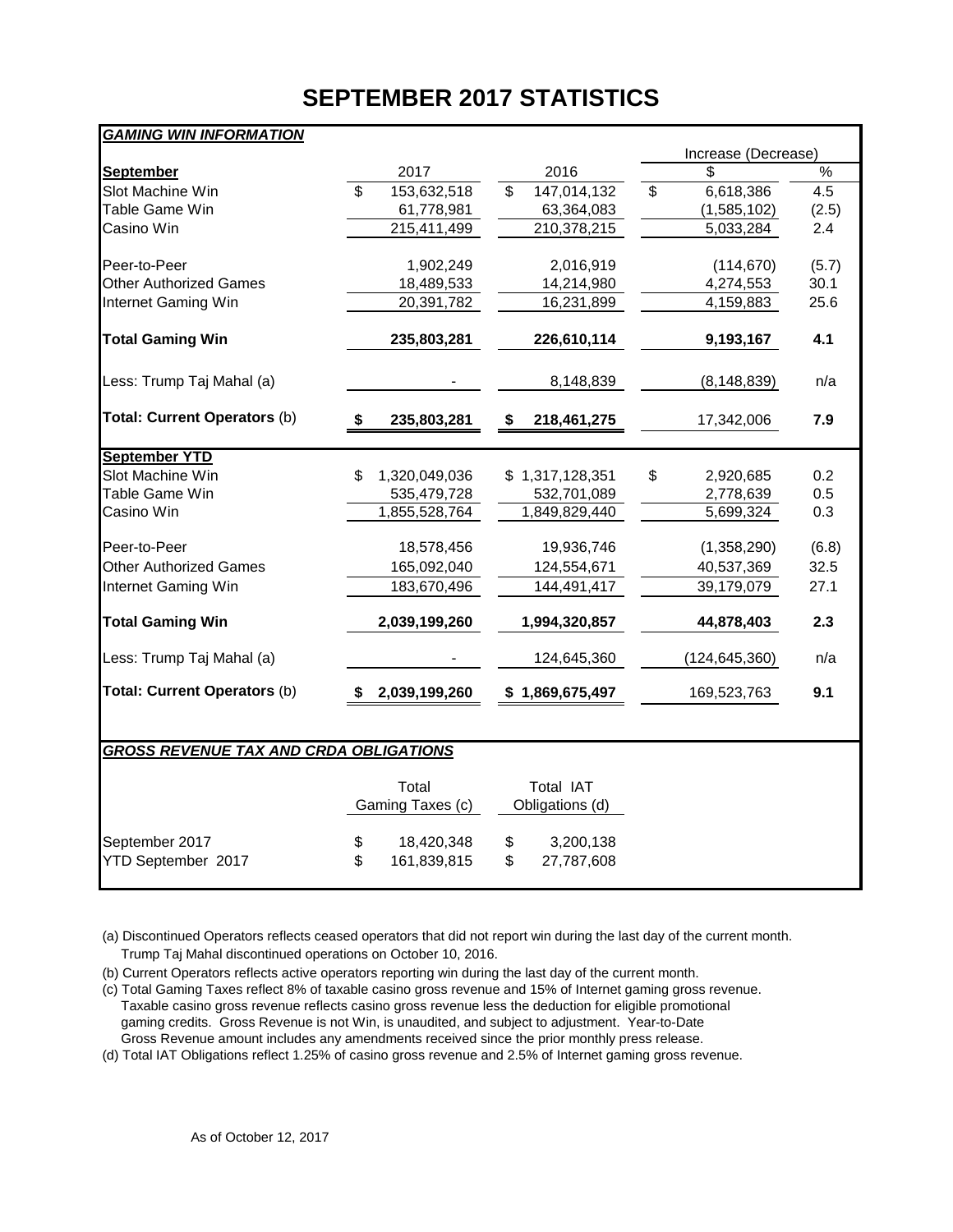#### **THE ATLANTIC CITY CASINO INDUSTRY MONTHLY WIN COMPARISON FOR THE MONTH ENDED SEPTEMBER 2017 VERSUS 2016**

|                              | <b>CASINO WIN</b> |             |              |             | <b>INCREASE</b><br>(DECREASE) |       |      | <b>INTERNET GAMING WIN</b> |      |              | <b>INCREASE</b><br>(DECREASE) |      | <b>TOTAL GAMING WIN</b> | <b>INCREASE</b><br>(DECREASE) |      |               |       |  |
|------------------------------|-------------------|-------------|--------------|-------------|-------------------------------|-------|------|----------------------------|------|--------------|-------------------------------|------|-------------------------|-------------------------------|------|---------------|-------|--|
|                              | 2017              |             | 2016         |             | $\%$                          |       | 2017 |                            | 2016 |              | $\%$                          |      | 2017                    |                               | 2016 |               | $\%$  |  |
| <b>Bally's AC</b>            | \$                | 17,809,207  | <sup>S</sup> | 18,116,702  |                               | (1.7) | - \$ |                            | \$   |              |                               | n/a  | \$.                     | 17,809,207                    | \$   | 18,116,702    | (1.7) |  |
| Borgata                      |                   | 69,953,494  |              | 64,282,241  |                               | 8.8   |      | 4,240,052                  |      | 3,387,237    |                               | 25.2 |                         | 74,193,546                    |      | 67,669,478    | 9.6   |  |
| Caesars                      |                   | 29,837,668  |              | 29,874,228  |                               | (0.1) |      |                            |      |              |                               | n/a  |                         | 29,837,668                    |      | 29,874,228    | (0.1) |  |
| Caesars Interactive NJ       |                   |             |              |             |                               | n/a   |      | 3,422,585                  |      | 3,238,445    |                               | 5.7  |                         | 3,422,585                     |      | 3,238,445     | 5.7   |  |
| Golden Nugget                |                   | 18,880,259  |              | 17,887,069  |                               | 5.6   |      | 5,710,919                  |      | 3,659,348    |                               | 56.1 |                         | 24,591,178                    |      | 21,546,417    | 14.1  |  |
| Harrah's                     |                   | 31,346,535  |              | 28,996,623  |                               | 8.1   |      |                            |      |              |                               | n/a  |                         | 31,346,535                    |      | 28,996,623    | 8.1   |  |
| Resorts                      |                   | 17,797,406  |              | 16,891,762  |                               | 5.4   |      |                            |      |              |                               | n/a  |                         | 17,797,406                    |      | 16,891,762    | 5.4   |  |
| <b>Resorts Digital</b>       |                   |             |              |             |                               | n/a   |      | 3,589,922                  |      | 2,911,041    |                               | 23.3 |                         | 3,589,922                     |      | 2,911,041     | 23.3  |  |
| Tropicana                    |                   | 29,786,930  |              | 26,180,751  |                               | 13.8  |      | 3,428,304                  |      | 3,035,828    |                               | 12.9 |                         | 33,215,234                    |      | 29,216,579    | 13.7  |  |
| Total: Current Operators (a) |                   | 215,411,499 | \$           | 202,229,376 |                               | 6.5   |      | 20,391,782                 |      | \$16,231,899 |                               | 25.6 |                         | 235,803,281                   |      | \$218,461,275 | 7.9   |  |
| Trump Taj Mahal (b)          |                   |             |              | 8,148,839   |                               | n/a   |      |                            |      |              |                               | n/a  |                         |                               |      | 8,148,839     | n/a   |  |
| <b>Total: Industry</b>       |                   | 215,411,499 |              | 210,378,215 |                               | 2.4   |      | 20,391,782                 | \$   | 16,231,899   |                               | 25.6 |                         | 235,803,281                   |      | 226,610,114   | 4.1   |  |

(a) Current Operators reflect licensees reporting win during the entire current month.

(b) Discontinued Operators reflects ceased operators that did not report win during the last day of the current month.Trump Taj Mahal discontinued operations on October 10, 2016.